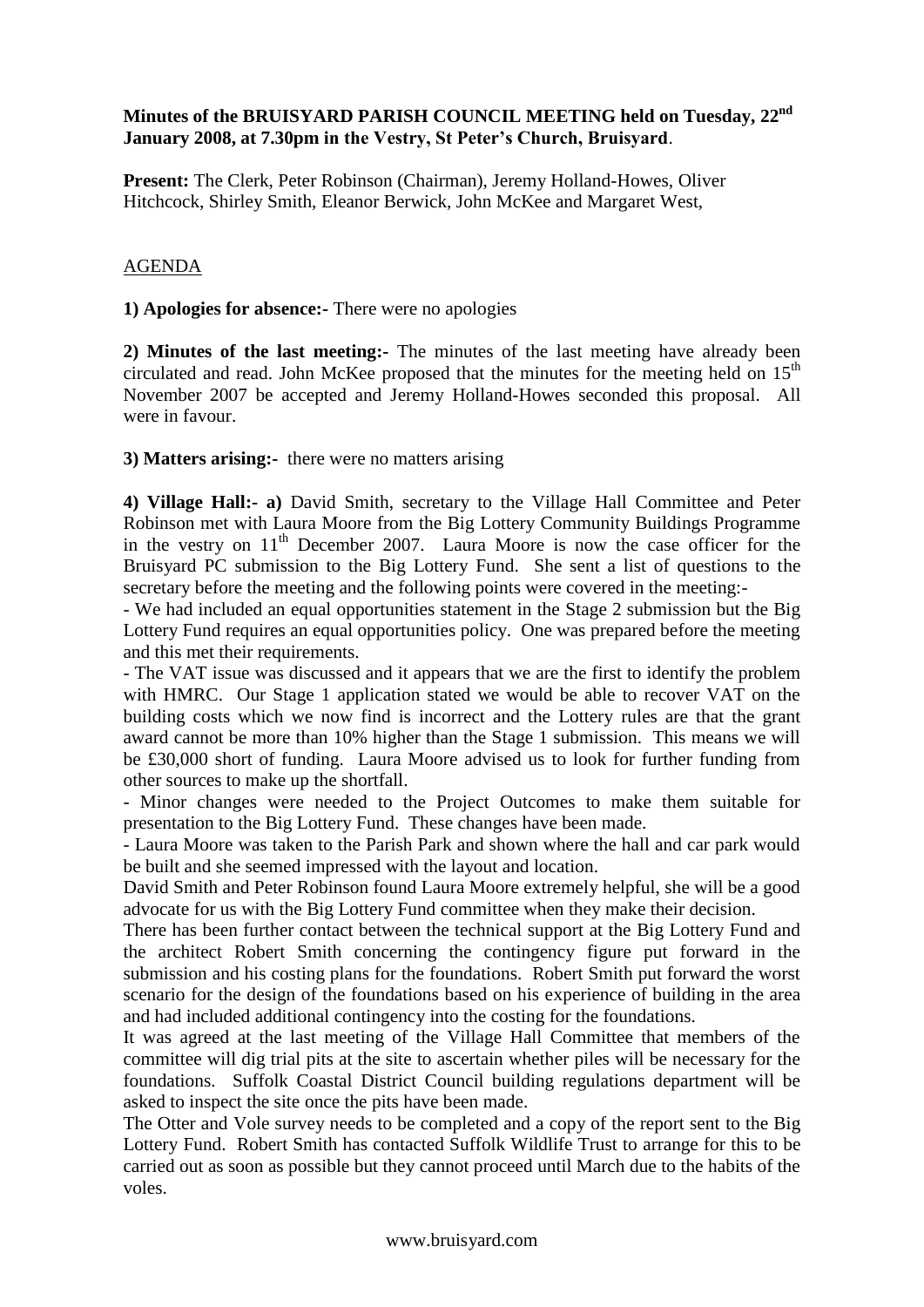**b)** The equal opportunities policy to be adopted by the Parish Council was emailed to all members other than John McKee – he received a hard copy. All agreed by email to accept the policy on  $17<sup>th</sup>$  December 2008. The Members confirmed this decision.

**c)** After the meeting with Laura Moore, Peter Robinson contacted Holger Schiller, external funding officer at Suffolk County Council to enquire about funding from the Corporate Regeneration Fund. Peter Robinson and David Smith managed to put together an application to the Fund by the  $14<sup>th</sup>$  December, the closing date of the next round of funding. We heard on  $21<sup>st</sup>$  January that the application has not been successful but the Parish Council have been invited to submit another application for the next round when we have Lottery funding and matched funding from the District Council. The deadline for the next round is  $13<sup>th</sup>$  June 2008.

Eleanor Berwick expressed thanks on behalf of the other members to David Smith and Peter Robinson for all their hard work on the village hall project.

**5) Financial Matters:- a)** Margaret West proposed that it was in order to have paid £1,762.50 from the Barclays account to C.B.M. Smith and Partners for professional services carried out in respect of the village hall project. Peter Robinson seconded this proposal and all agreed.

**b)** Peter Robinson proposed that it was in order to have paid Suffolk Coastal District Council £83.20 from the Barclays account for election charges incurred on  $3<sup>rd</sup>$  May 2008. Margaret West seconded this proposal and all agreed.

**c)** The clerk had prepared a budget for the members for the November meeting showing that the minimum outgoings in the next financial year would be £1,380. This figure did not allow for any capital spending. The Parish Council's estimated reserve at the end of this financial year will be £1,200. Jeremy Holland-Howes proposed that this year's precept be set at £1,300 to adequately cover the Councils costs. Shirley Smith seconded this proposal and all agreed. The clerk will contact Suffolk Coastal District Council to request the agreed level of precept.

**d)** Oliver Hitchcock proposed that Peter Robinson be reimbursed £23.99 for the gas cylinder for the fire in the vestry. John McKee seconded this proposal and all agreed. A cheque from the Barclays account was duly written and signed.

**6) Highways:- a)** The signs 'Unsuitable for HGVs' have been put in place on Low Road by the junction with Bruisyard Street and at the junction with Badingham Road, B1119.

**b)** Highways have replaced the wooden support for the Mill Lane sign still in place but there has been no replacement of the missing sign.

**7) Affordable Housing Survey:-** The clerk, Peter Robinson and John McKee had a meeting with Nigel Brett, Rural Housing Enabler for Suffolk Acre for advice on carrying out the local housing needs survey. He suggested that the questionnaires should be delivered and collected by hand by members of the Parish Council in order to maximize the number of returns, giving households 2 weeks to complete it. The facts sheet 'What is Local Housing Needs', to be printed on pink paper, a covering letter from the Parish Council and the questionnaire will be delivered, in an unsealed envelope, to each household in the Parish and the business premises at Bridge Works.

The Clerk has prepared a covering letter from the Council and adapted the questionnaire for Bruisyard. Nigel Brett's telephone number is given as the contact at Suffolk Acre for any queries and John McKee is the local contact named on the questionnaire. The members agreed the delivery date should be  $9<sup>th</sup>$  February and the completed forms, in the sealed envelopes, will be collected between  $22<sup>nd</sup>$  and  $25<sup>th</sup>$  February. The clerk will draw